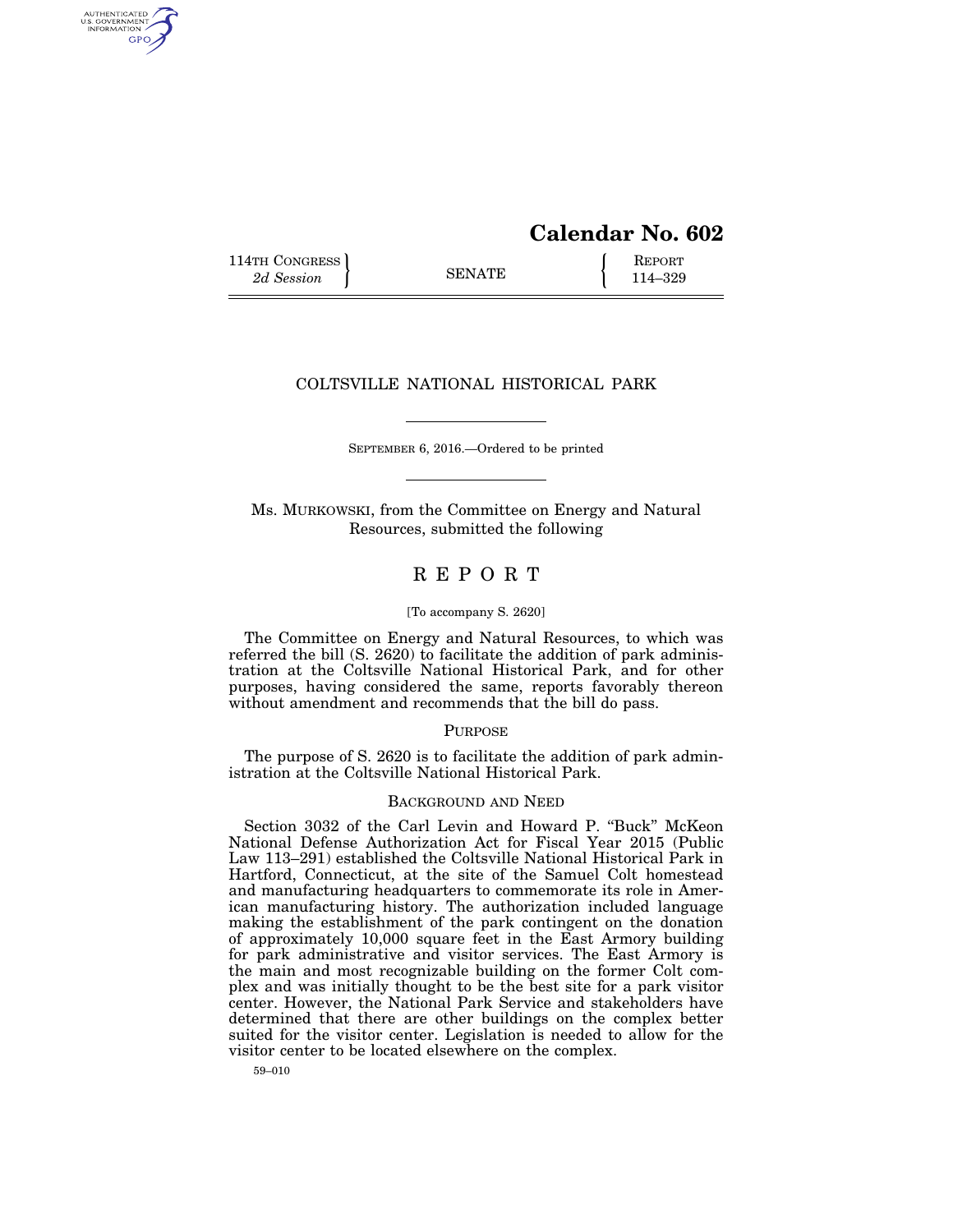#### LEGISLATIVE HISTORY

S. 2620 was introduced by Senators Blumenthal and Murphy on March 2, 2016. The Subcommittee on National Parks held a hearing on the measure on March 17, 2016.

Representative Larson introduced similar legislation to S. 2620, H.R. 2857, on June 23, 2015. H.R. 2857 was reported from the Committee on Natural Resources with an amendment on March 10, 2016 (H. Rept. 114–447), and passed the House of Representatives on a voice vote on March 22, 2016.

The Committee on Energy and Natural Resources met in open business session on July 13, 2016, and ordered S. 2620 favorably reported.

## COMMITTEE RECOMMENDATION

The Senate Committee on Energy and Natural Resources, in open business session on July 13,  $2016$ , by a majority voice vote of a quorum present, recommends that the Senate pass S. 2620.

### SECTION-BY-SECTION ANALYSIS

### *Section 1. Amendment to Coltsville National Historical Park Donation Site*

Section 1 amends section 3032(b)(2)(B) of Public Law 113–291, which currently requires the property owners to donate 10,000 square feet of space in the East Armory building to the National Park Service for park administration and visitor services. By striking ''East Armory'' and inserting ''Colt Armory Complex'' in section  $3032(b)(2)(B)$ , the amendment allows space to be donated for park administration and visitor services elsewhere within the Colt Armory Complex.

#### COST AND BUDGETARY CONSIDERATIONS

The following estimate of the costs of this measure has been provided by the Congressional Budget Office:

## U.S. CONGRESS, CONGRESSIONAL BUDGET OFFICE, *Washington, DC, August 5, 2016.*

Hon. LISA MURKOWSKI, *Chairman, Committee on Energy and Natural Resources, U.S. Senate Washington, DC.* 

DEAR MADAM CHAIRMAN: The Congressional Budget Office has prepared the enclosed cost estimate for S. 2620, a bill to facilitate the addition of park administration at the Coltsville National Historical Park, and for other purposes.

If you wish further details on this estimate, we will be pleased to provide them. The CBO staff contact is Jon Sperl.

Sincerely,

MARK P. HADLEY (For Keith Hall).

Enclosure.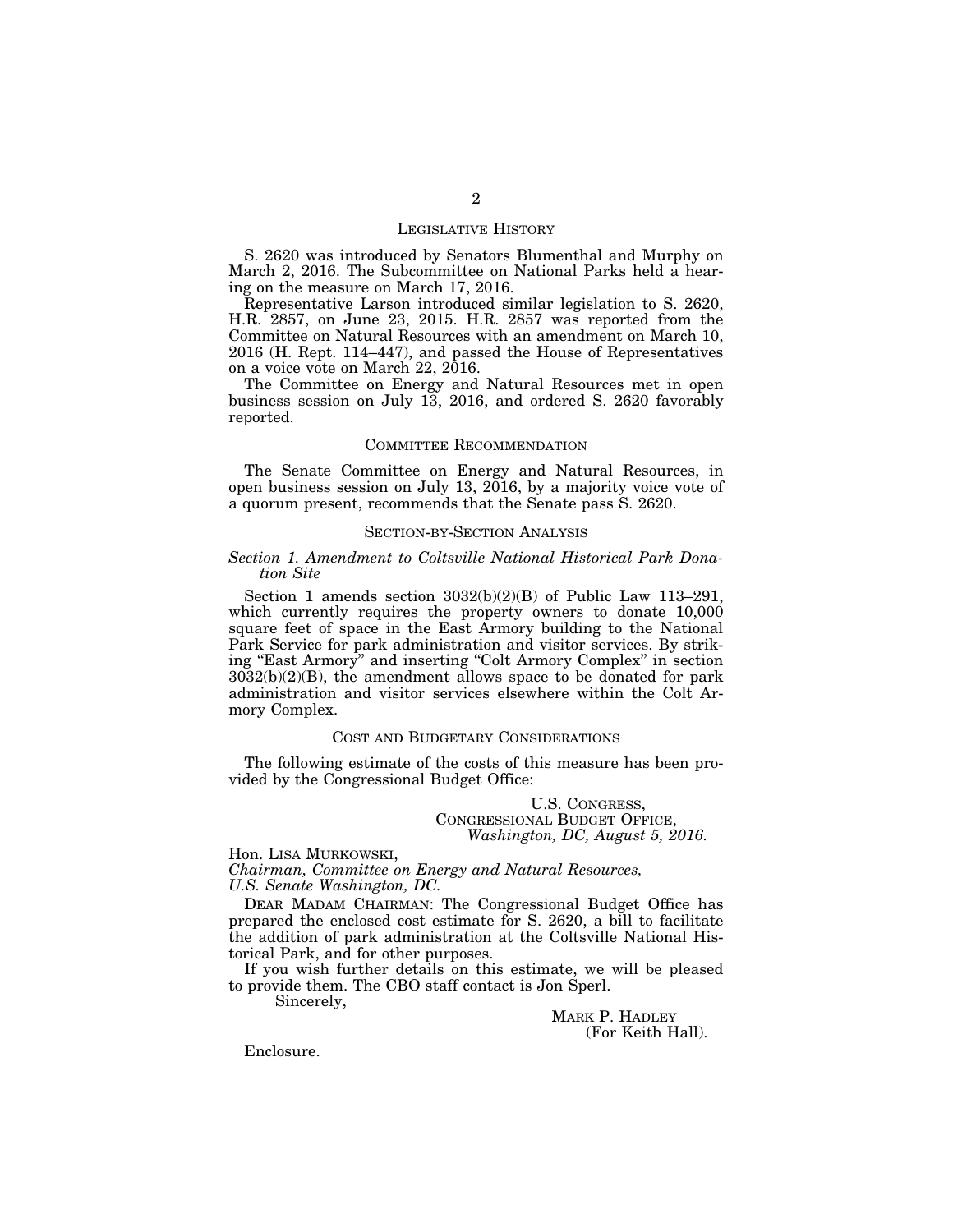### *S. 2620—A bill to facilitate the addition of park administration at the Coltsville National Historic Park, and for other purposes*

S. 2620 would revise the boundaries of the Coltsville National Historic Park in Connecticut. The Coltsville site is about 260 acres of land and structures that hold artifacts associated with Colt Firearms and the Samuel Colt family. S. 2620 would allow the National Park Service (NPS) to use space outside of the area stipulated under current law as the National Historic Park.

Under S. 2620, NPS would relocate some existing facilities to the new area. CBO estimates that any costs to implement S. 2620 would be insignificant and subject to the availability of appropriated funds.

Because enacting S. 2620 would not affect direct spending or revenues, pay-as-you-go procedures do not apply. CBO estimates that enacting S. 2620 would not increase net direct spending or onbudget deficits in any of the four consecutive 10-year periods beginning in 2027.

S. 2620 contains no intergovernmental or private-sector mandates as defined in the Unfunded Mandates Reform Act and would not affect the budgets of state, local, or tribal governments.

On March 4, 2016, CBO transmitted a cost estimate for H.R. 2857, a bill to facilitate the addition of park administration at the Coltsville National Historic Park, and for other purposes, as ordered reported by the House Committee on Natural Resources on February 3, 2016. The two pieces of legislation are similar and CBO's estimates of their budgetary effects are the same.

The CBO staff contact for this estimate is Jon Sperl. The estimate was approved by Theresa Gullo, Assistant Director for Budget Analysis.

#### REGULATORY IMPACT EVALUATION

In compliance with paragraph 11(b) of rule XXVI of the Standing Rules of the Senate, the Committee makes the following evaluation of the regulatory impact which would be incurred in carrying out S. 2620. The bill is not a regulatory measure in the sense of imposing Government-established standards or significant economic responsibilities on private individuals and businesses.

No personal information would be collected in administering the program. Therefore, there would be no impact on personal privacy.

Little, if any, additional paperwork would result from the enactment of S. 2620, as ordered reported.

#### CONGRESSIONALLY DIRECTED SPENDING

S. 2620, as ordered reported, does not contain any congressionally directed spending items, limited tax benefits, or limited tariff benefits as defined in rule XLIV of the Standing Rules of the Senate.

#### EXECUTIVE COMMUNICATIONS

The testimony provided by the National Park Service at the March 17, 2016, Subcommittee on National Parks hearing on S. 2620, follows: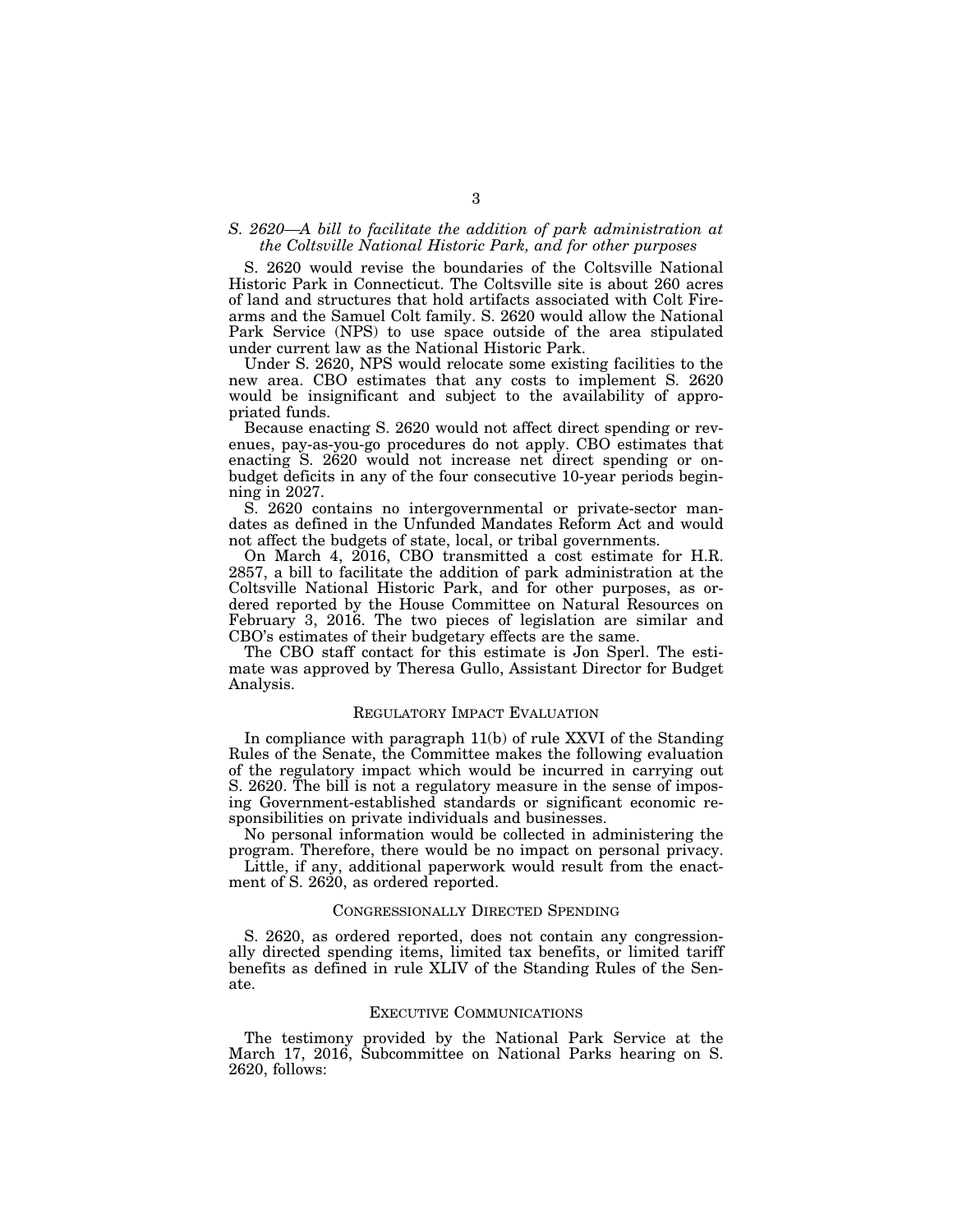STATEMENT OF PEGGY O'DELL, DEPUTY DIRECTOR FOR OP-ERATIONS, NATIONAL PARK SERVICE, U.S. DEPARTMENT OF THE INTERIOR

Mr. Chairman and members of the subcommittee, thank you for the opportunity to present the views of the Department of the Interior on S. 2620, a bill to facilitate the addition of park administration at the Coltsville National Historical Park.

The Department supports S. 2620.

S. 2620 would amend the law that authorizes the establishment of the Coltsville National Historical Park in Hartford, Connecticut, by making a technical change in one of the requirements for establishing the park. Section  $3032(b)(2)(B)$  of Public Law 113–291 requires the donation of 10,000 square feet of space for park administration and visitor services in the East Armory building of the Colt Armory complex in order for the Secretary of the Interior to designate Coltsville as a unit of the National Park System. S. 2620 would allow this requirement to be met by a donation of 10,000 square feet anywhere in the armory complex, not just specifically in the East Armory building.

The East Armory is the most visible and best-known building within the Colt Armory complex. It houses the site's iconic blue onion dome, and it has been the primary focus of redevelopment of the complex. Immediately adjacent to the East Armory are two brownstone buildings, the Forge Shop and the Foundry, that date to 1855. They are key historic resources within the Colt Armory complex and closely associated with the East Armory.

As the National Park Service (NPS) began working with the property owners (Colt Gateway LLC) and the city of Hartford to implement the legislation, it became clear that a much better location for park administration and visitor services than the East Armory itself would be the adjacent brownstone buildings. This is for two reasons: first, the redevelopment of the East Armory building is far enough along that locating park administration and visitor service facilities within the building would disrupt existing occupancy, including a school and residences. Second, the two brownstone buildings are better suited to welcome visitors because they are at grade and directly adjacent to parking and, therefore, provide universal accessibility. The brownstones together contain approximately 18,000 square feet of space, well in excess of the 10,000 square feet of space required by the law.

A joint letter sent to the NPS by Senator Richard Blumenthal and Representative John Larson, on February 16, 2016, stated that it was their view that an agreement for the donation of the 18,000 square feet of space for park administration and visitor services in the two brownstones immediately adjacent to the East Armory would meet the law's intention, so long as the agreement also provides for visitor access to the East Armory dome. They noted that the brownstone buildings are so close that it would be log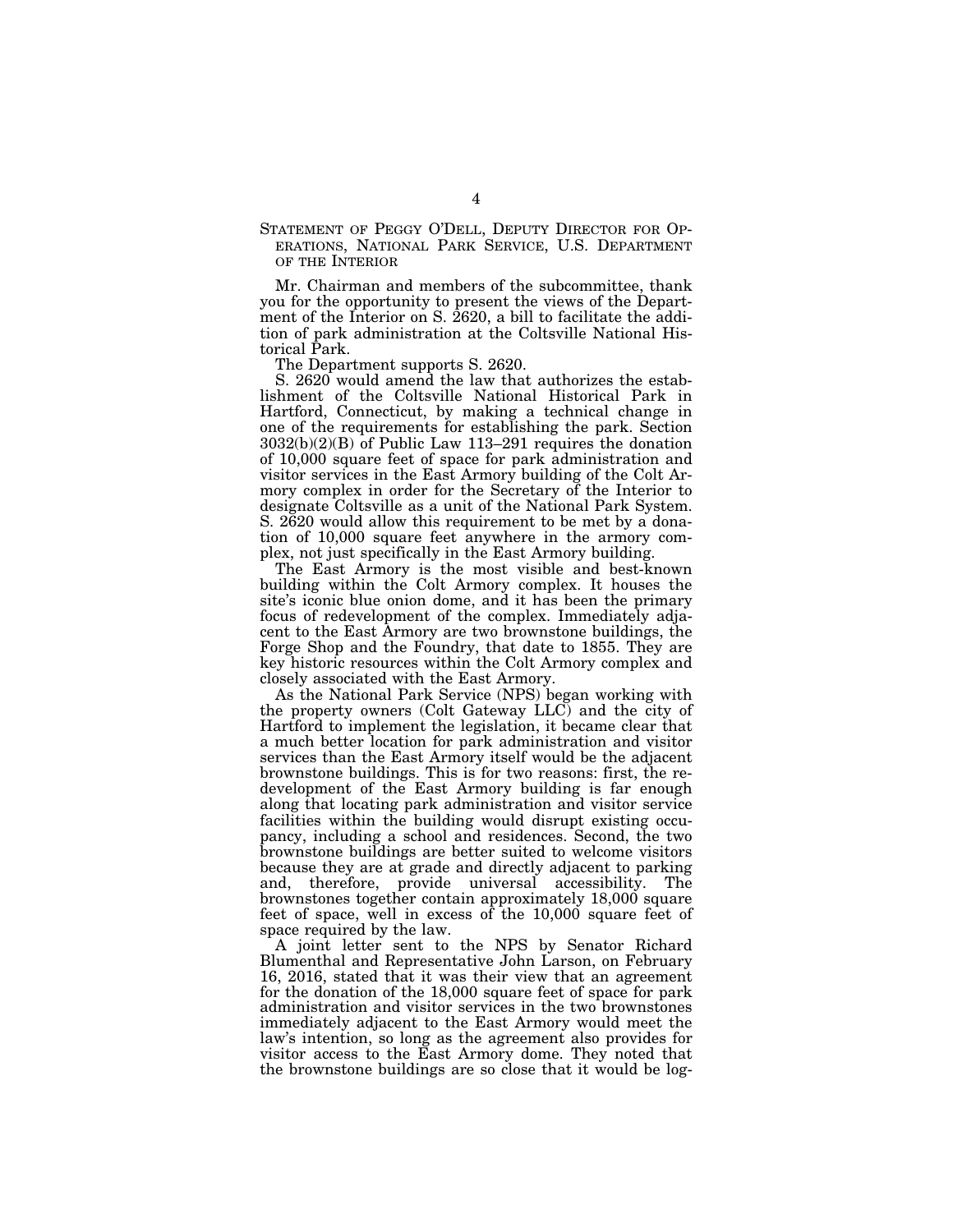ical to infer that the term "East Armory" includes these smaller buildings in the immediate vicinity of the actual East Armory building. The letter from the House and Senate sponsors of the original Colt legislation has given the NPS confidence to move forward with plans to accept the donation of the brownstone buildings. Even so, the Department would like to have the legal certainty about meeting the donation requirement that S. 2620 would provide.

The NPS continues to make steady progress in meeting the other requirements for establishing the Coltsville National Historical Park. Agreements with the property owners (Colt Gateway LLC) and the city of Hartford are nearing completion. The donation of the required space for park administration and visitor services is the next critical step necessary to officially establish Coltsville National Historical Park as a unit of the National Park System, which we would like to complete in the NPS's Centennial year.

Mr. Chairman, this concludes my statement. I would be happy to answer any questions that you or other members of the subcommittee may have.

#### CHANGES IN EXISTING LAW

In compliance with paragraph 12 of rule XXVI of the Standing Rules of the Senate, changes in existing law made by the original bill, as reported, are shown as follows (existing law proposed to be omitted is enclosed in black brackets, new matter is printed in italic, existing law in which no change is proposed is shown in roman):

## **CARL LEVIN AND HOWARD P. ''BUCK'' M***C***KEON NA-TIONAL DEFENSE AUTHORIZATION ACT FOR FISCAL YEAR 2015**

## Public Law 113–291

\* \* \* \* \* \* \* DIVISION B—MILITARY CONSTRUCTION AUTHORIZA-TIONS

\* \* \* \* \* \* \*

## **TITLE XXX—NATURAL RESOURCES RELATED GENERAL PROVISIONS**

\* \* \* \* \* \* \*

## **Subtitle C—National Park System Units**

\* \* \* \* \* \* \* **SEC. 3032. COLTSVILLE NATIONAL HISTORICAL PARK.** 

\* \* \* \* \* \* \*

(b) ESTABLISHMENT.—